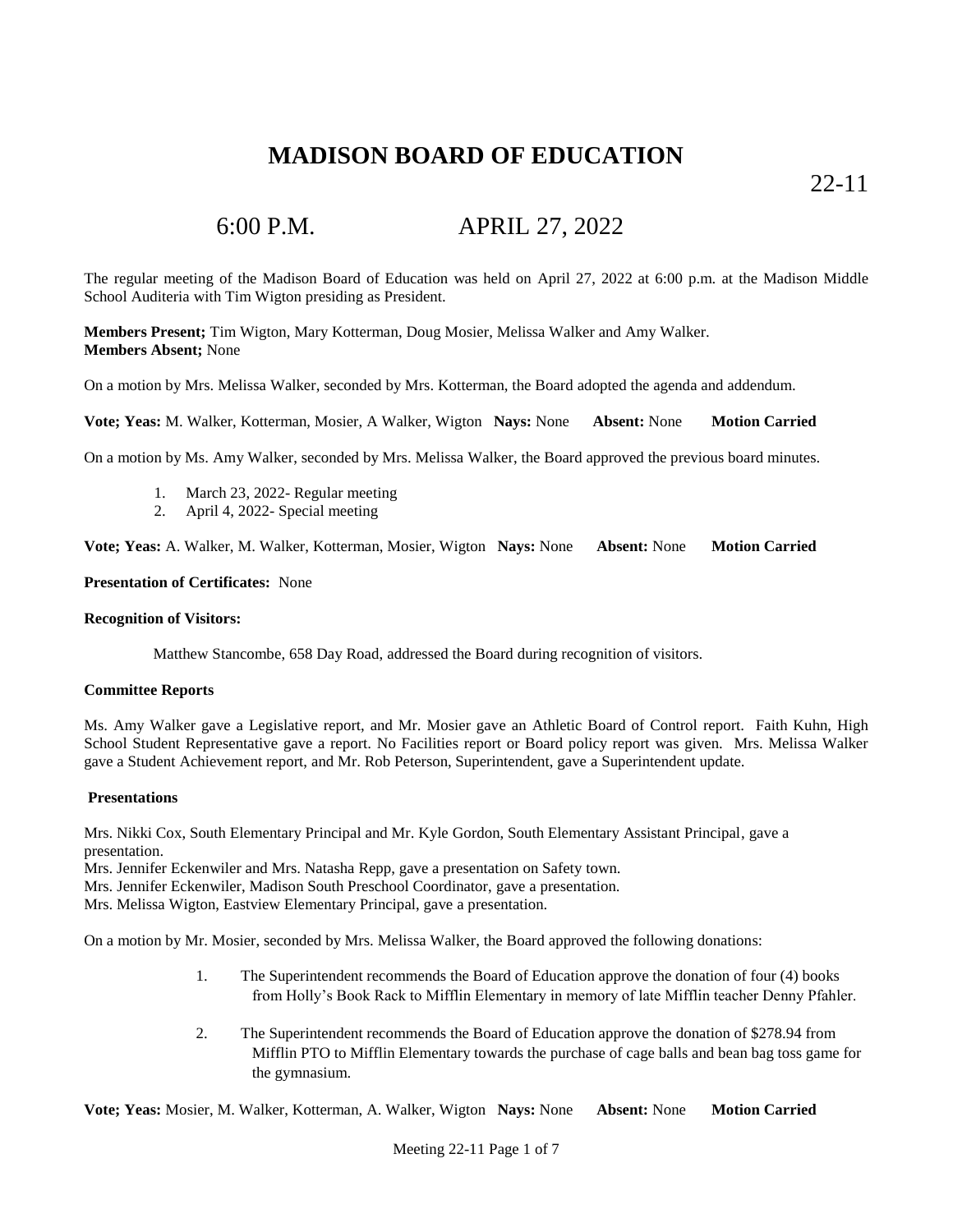22-11

## 6:00 P.M. APRIL 27, 2022

On a motion by Mr. Mosier, seconded by Mrs. Melissa Walker, the Board approved the Treasurer's report:

- 1. Approval of monthly financial report.
- 2. Approval of appropriation modifications

**Vote; Yeas:** Mosier, M. Walker, Kotterman, A. Walker, Wigton **Nays:** None **Absent:** None **Motion Carried**

#### **Strategic Plan**

Mr. Jacob Grove and Mrs. Melissa Wigton gave a report to the Board on what the Culture and Climate Committee was planning to meet their goals.

On a motion by Ms. Amy Walker, seconded by Mrs. Kotterman, the Board of Education approved the following matters related to personnel:

### **1. Certificated Personnel**

a. Resignations

The Superintendent recommends acceptance of the following resignations, for reasons as noted, to be effective as indicated:

| Stacey Wampler - HS Key Club Advisor                    | Personal             | 5/26/22 |
|---------------------------------------------------------|----------------------|---------|
| Sarah Ebinger – MS Intervention Specialist              | Personal             | 5/26/22 |
| Michelle Frederick - HS/MS Library/Media Specialist     | Personal             | 5/26/22 |
| Theresa Click – MS Technology Teacher                   | Retirement $8/14/22$ |         |
| Mikaela Bush - MS Healthy Lifestyles Teacher            | Personal             | 5/26/22 |
| Andrew Saris - HS Science Teacher,                      |                      |         |
| Head Varsity Track Coach,                               |                      |         |
| 1/2 Asst. Varsity Football Coach, 1/2 Asst. Equip. Mgr. | Personal             | 5/26/22 |

#### b. Appointments

Pending proper/applicable certification, paperwork, and BCI/FBI checks, the Superintendent recommends approval of the following beginning with the 2022/2023 school year. Salary is in accordance with the adopted salary schedule:

Jessica Rush, School Counselor – Middle School

Points of Information

- Steve Farley has been awarded the Social Studies position at the high school, a new position due to new curriculum requirements by the Ohio Department of Education.
- Tieler Crouse has been awarded the Technology position at the middle school, replacing Theresa Click who retired.
- Meeting 22-11 Page 2 of 7 Connie Fitzpatrick has been awarded the Title I Reading position at Madison South Elementary, a new position to support additional students in need of services.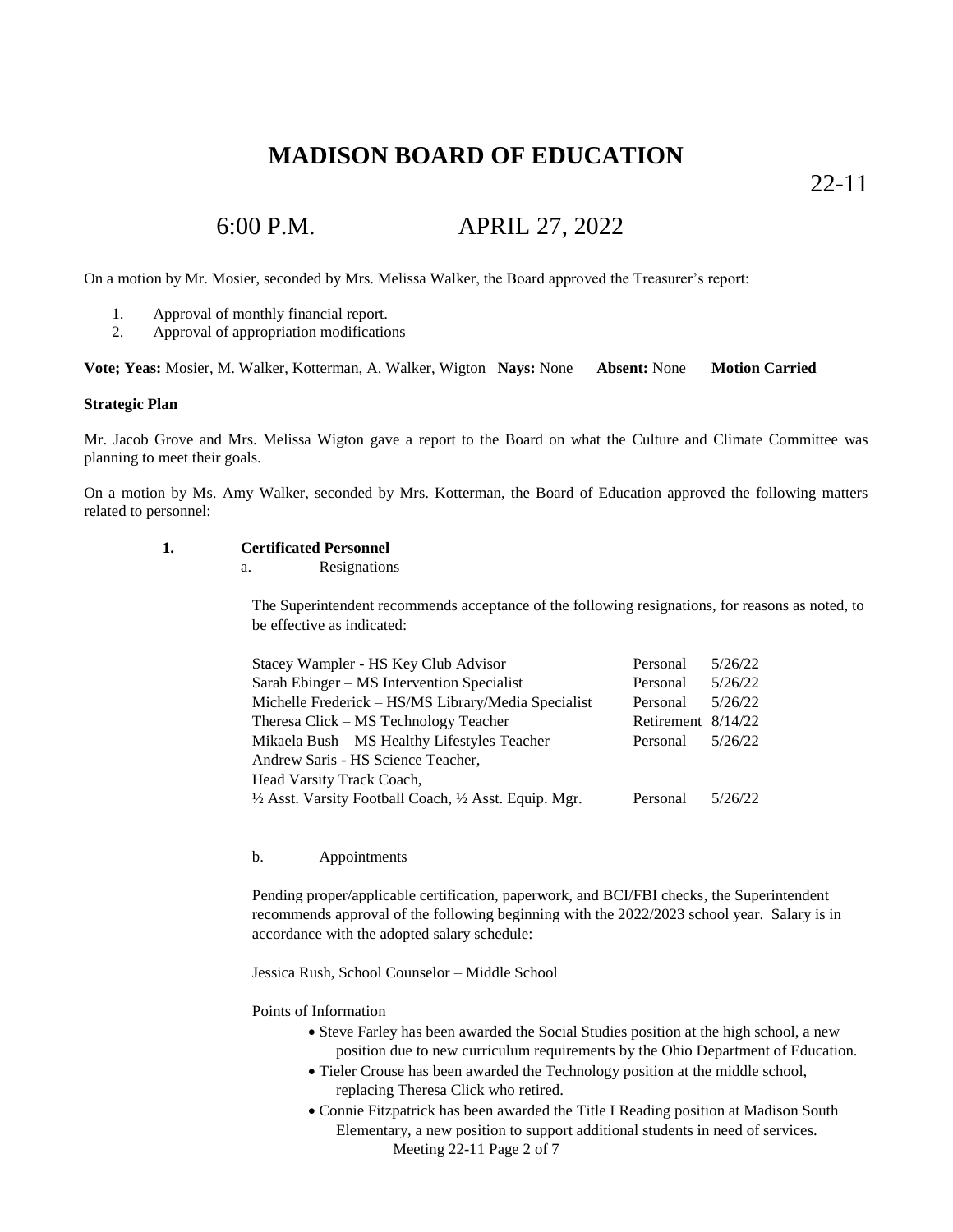22-11

### 6:00 P.M. APRIL 27, 2022

- Natalie Stevens has been awarded the  $1<sup>st</sup>$  Grade teaching position at Madison South Elementary, replacing Connie Fitzpatrick who accepted another position.
- c. Additional Assignments Extra Duty Assignments

The Superintendent recommends appointment of the following for supplemental positions for the 2022/2023 school year pending proper certification, paperwork and background checks:

Kim Miller, Sophomore Class Advisor Laura Coey, Sophomore Class Advisor Mike Leeper, Head Varsity Girls' Basketball Coach

| <b>Summer School</b> (on an as needed basis) |                 |                |
|----------------------------------------------|-----------------|----------------|
| Melinda Tinney                               | Vicki Rowe      | Pat McLaughlin |
| Kristen Agee                                 | John Foust      | Derek Fisher   |
| Traci Luckie                                 | Elizabeth Hicks | Lisa Restelli  |
| Gretchen Cooper                              | Zinda Thomas    | Steve Zellner  |
| Abby Radabaugh (sub)                         |                 |                |

d. Appointments – Substitute Teachers

Pending proper/applicable certification, paperwork, and BCI/FBI checks, the Superintendent recommends approval of the appointment of the following substitute teachers on an "on call" basis, as needed for the 2021/2022 school year

Christina Briggs Jody Toms Amanda Risner EmmaLee Canankamp Lauren McCarron Shelby Fife

e. Contracts

The Superintendent recommends the Board of Education approve the following for a continuing contract effective with the 2022/2023 school year:

Kyle Bishop Kristi Green Victoria Kasberg Traci McKinney Laurie Nichols Tim Niswander Kara Ohl

Meeting 22-11 Page 3 of 7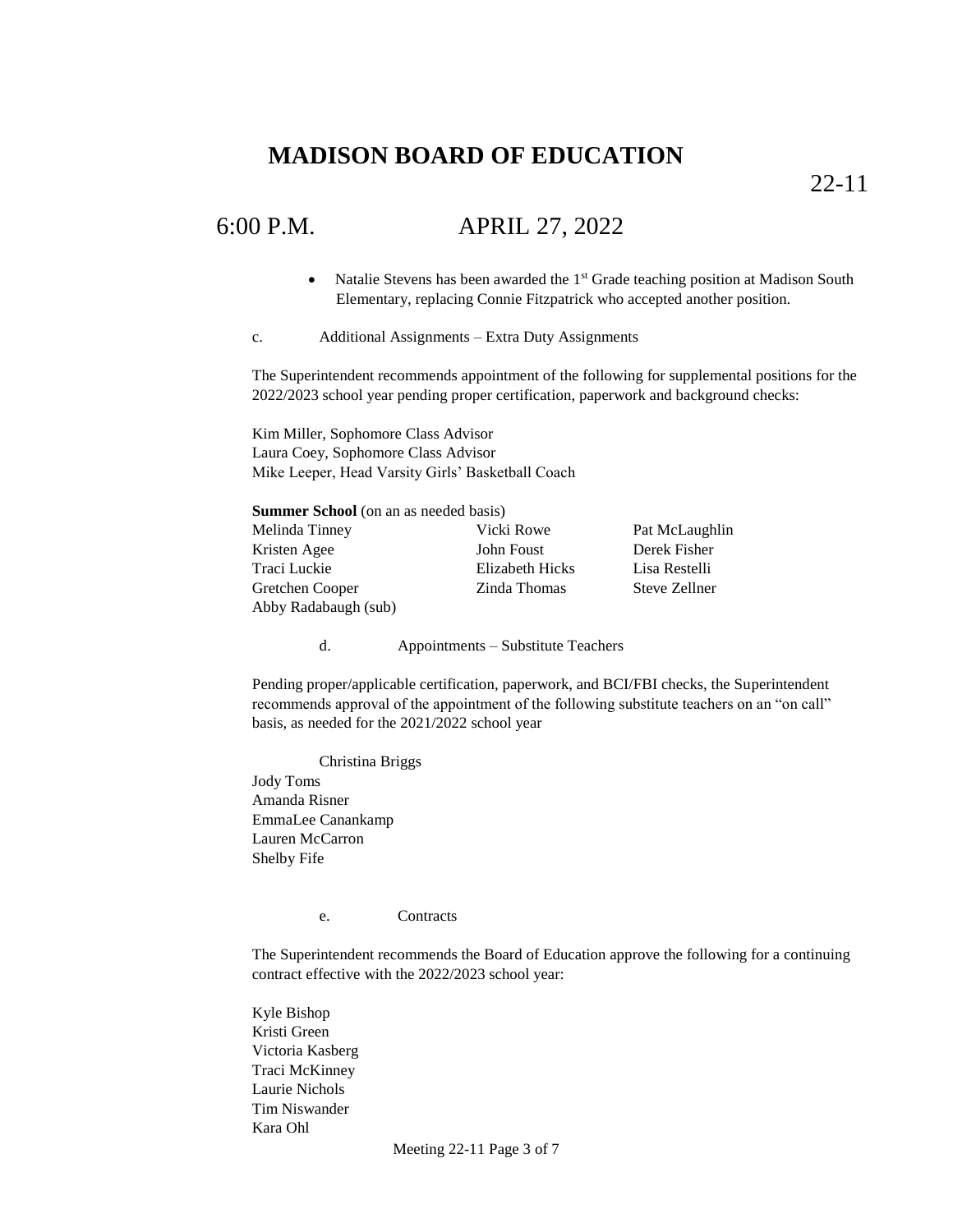22-11

## 6:00 P.M. APRIL 27, 2022

### **2. Classified Personnel**

a. Resignations

The Superintendent recommends acceptance of the following resignations, for reasons as noted, to be effective as indicated:

| Rosemarie Eberts, Special Education Aide – South | Retirement 5/25/22  |         |
|--------------------------------------------------|---------------------|---------|
| Becky Frasher, Secretary – Adult Career Center   | Retirement $7/1/22$ |         |
| Lisa Guill, Secretary – HS                       | Retirement $7/1/22$ |         |
| Keyona Yates, MECLC                              | Personal            | 3/25/22 |
| Brittany Maurer, MECLC                           | Personal            | 4/1/22  |

b. Appointments - Substitutes

Pending proper/applicable certification, paperwork, and BCI/FBI checks, the Superintendent recommends approval of the appointment of the following. Salary is in accordance with the adopted salary schedule, effective as needed:

Steve Zellner, custodian Richie Mauk, bus driver

c. Appointments/Reassignments

Pending proper/applicable certification, paperwork, and BCI/FBI checks, the Superintendent recommends approval of the appointment of the following. Salary is in accordance with the adopted salary schedule, effective as needed:

| Carolyn Carroll, $2nd$ Shift Custodian – South | Effective April 4, 2022  |
|------------------------------------------------|--------------------------|
| Maranda Clark, Special Education Aide – MS     | Effective April 19, 2022 |

#### Points of Information

- $\bullet$  Mary Ousley has been awarded the 1<sup>st</sup> shift custodian position at Eastview, replacing Dave Shaum who resigned.
- Amy Childs has been awarded the Special Education Aide position at Madison South effective 8/15/22, replacing Rosemarie Eberts who retired.

#### **3. Administrative Personnel**

a. Resignations

The Superintendent recommends acceptance of the following resignations, for reasons as noted, to be effective as indicated:

```
Meeting 22-11 Page 4 of 7
```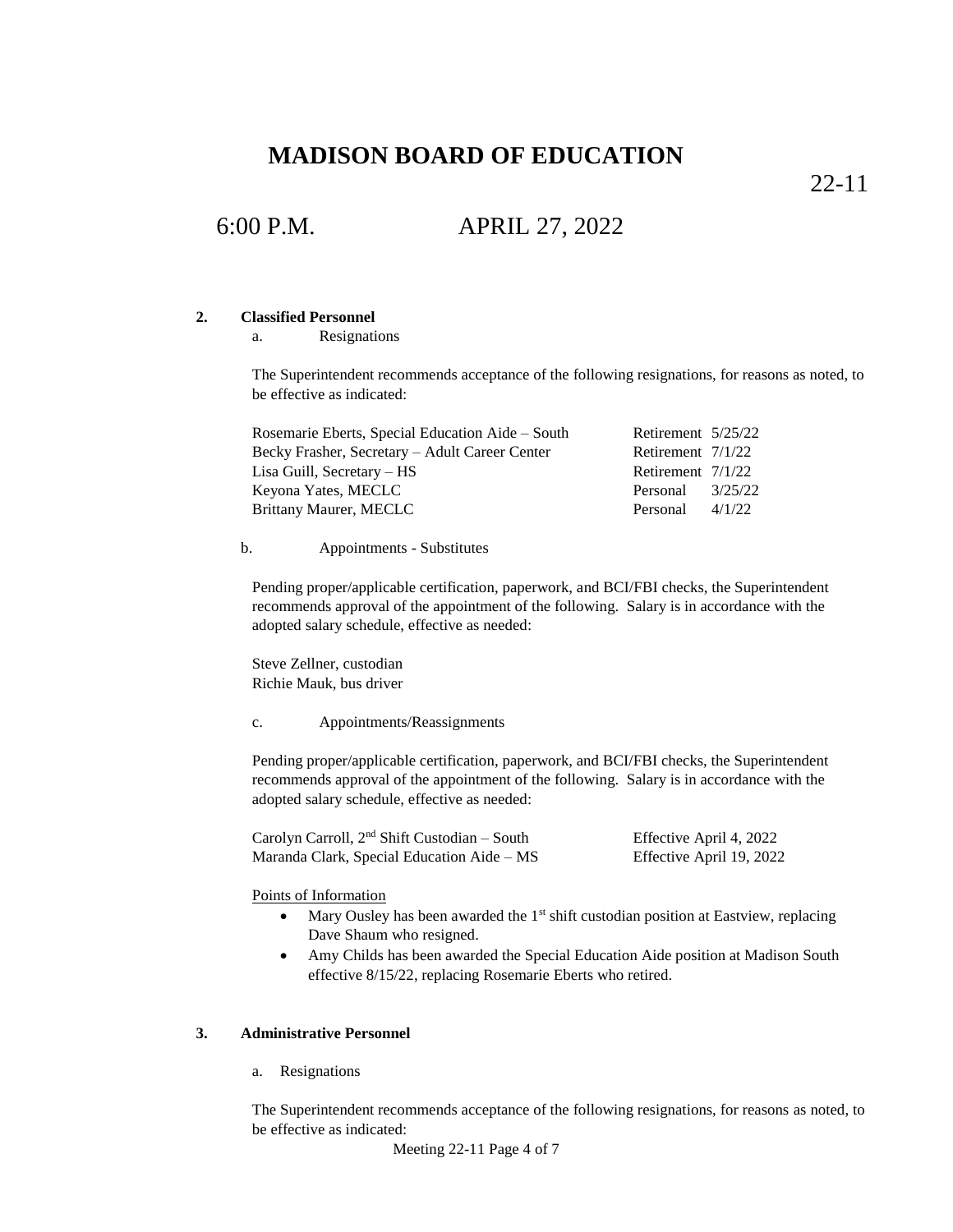22-11

## 6:00 P.M. APRIL 27, 2022

Scott Musser, Career Tech Director Personal 7/31/22

b. Appointments

Pending proper/applicable certification, paperwork, and BCI/FBI checks, the Superintendent recommends approval of the following beginning with the 2022/2023 school year. Salary is in accordance with the adopted salary schedule:

Point of Information

- Jacob Grove has accepted the position of Career Tech Director, effective 8/1/22. He is replacing Scott Musser who resigned.
- c. Additional Assignments Extra Duty Appointment

The Superintendent recommends approval of administrative substitution stipends to the following in the amount of \$1,000 for the 2021/2022 school year to be paid out of ESSER funds:

| Melissa Wigton      | Nathan Stump  | Nicole Cox    |
|---------------------|---------------|---------------|
| Kyle Gordon         | Jonathan Muro | Andrew Kepple |
| Jordan Nelson       | Sean Conway   | Jacob Grove   |
| <b>Scott Musser</b> | Renee Neron   | Lisa Gonzalez |

**Vote; Yeas:** A. Walker, Kotterman, Mosier, A Walker, Wigton **Nays:** None **Absent:** None **Motion Carried**

On a motion by Mr. Mosier, seconded by Mrs. Melissa Walker, the Board of Education approved the following Superintendent's business:

- 1. The Superintendent recommends the Board of Education approve the creation of a 200 activity account for Elementary Olympics. The account will be used to manage funds raised for the Elementary Olympics program.
- 2. The Superintendent recommends the Board of Education approve roof restoration at Madison South Elementary in the amount of \$120,878 for Section D and \$70,485 for Section A. The project will be completed in FY23. Material costs will come out of the 2022 budget.
- 3. The Superintendent recommends the Board of Education approve the Madison Concert Choir and Concert Band to participate in the Cedar Point "Trills and Thrills" competition on Friday, May 13, 2022.
- 4. The Superintendent recommends the Board of Education approve the Memorandum of Understanding between Catalyst Life Services and Madison Local Schools to provide Qualified Sign Language Interpretative services as needed for the 2022-2023 and 2023-2024 school years.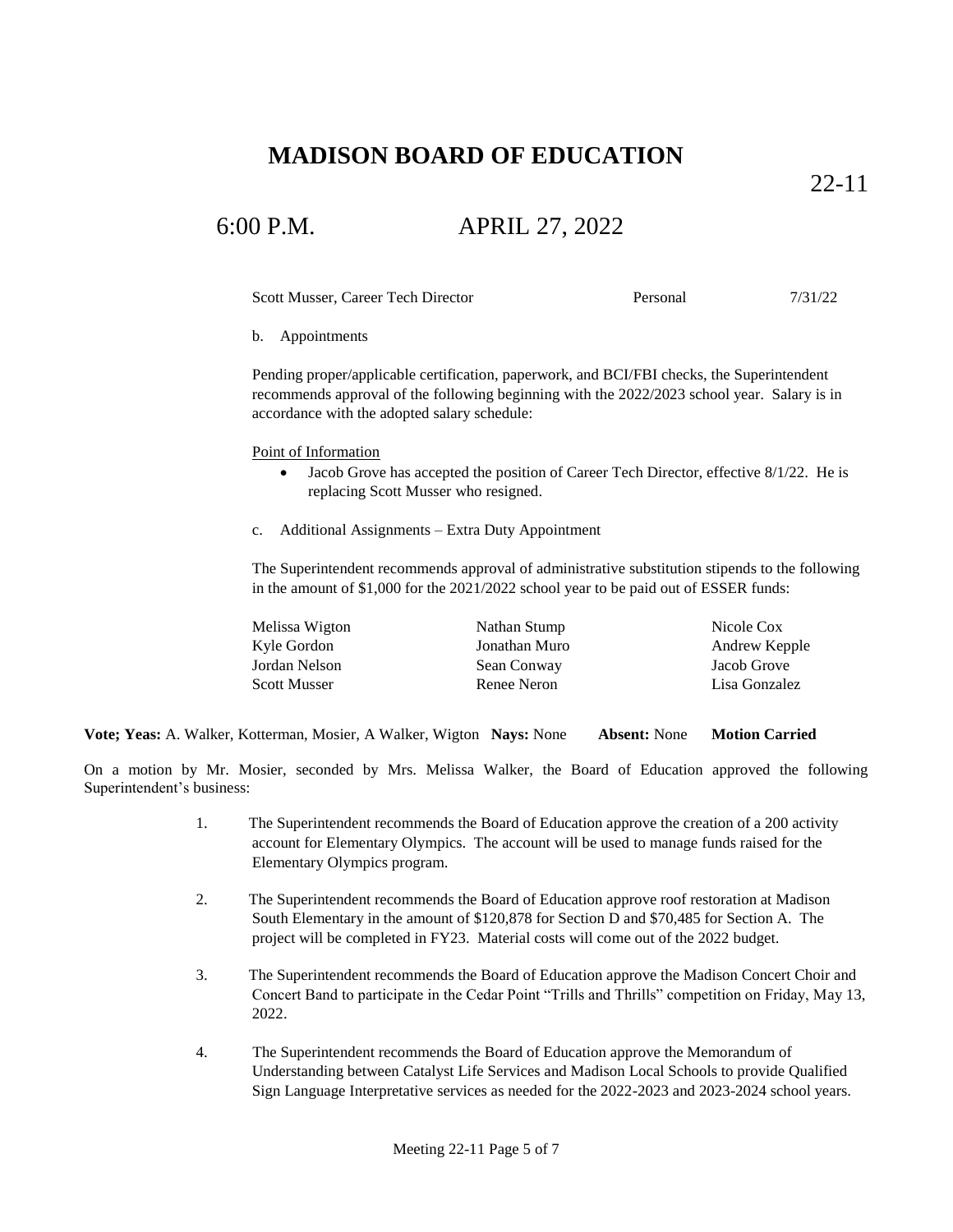22-11

# 6:00 P.M. APRIL 27, 2022

- 5. The Superintendent recommends the Board of Education approve the elimination of the following classified positions due to reduction in force, for reasons as indicated, effective with the 2022/2023 school year:
	- 1 Secretary (Mansfield Christian) Financial
	- 1 Maintenance Worker Replaced with Maintenance Leader Position
	- 1 Secretary (South/MS) Replaced with Secretary (HS/MS)
- 6. The Superintendent recommends the Board of Education approve the elimination of the following teaching positions due to reduction in force, for reasons as indicated, effective with the 2022/2023 school year:
	- 1 2 nd Grade (Mifflin) Enrollment
	- 1 4 th Grade (Mifflin) Enrollment
	- 1 School Counselor (Mifflin/Eastview) Replaced with Full Position
	- 1 School Counselor (Middle School/Eastview) Replaced with Full Position
	- 2 Intervention Specialist (Mansfield Christian) Financial
	- 1 Reading Intervention Teacher (Mansfield Christian) Financial
	- $1 3<sup>rd</sup>$  Grade (South) Enrollment
	- 1 Kindergarten (South) Enrollment
	- 1 2 nd Grade (Eastview) Enrollment
	- 1 Preschool Itinerant Teacher (South) Enrollment
- 7. The Superintendent recommends the Board of Education approve the suspension of the following contracts due to reduction in force:

Amy O'Connell

- 8. The Superintendent recommends the Board of Education approve the revised Administrative Salary Schedule, effective August 1, 2022.
- 9. The Superintendent recommends the Board of Education approve the Administrative, Confidential Classified, and District specific Service Agreement employees' salary adjustments and benefit changes.
- 10. The Superintendent recommends the Board of Education approve a weekly tuition rate increase for the Madison Early Childhood Learning Center effective May 23, 2022. The increases are as follows: Infant tuition from \$150/week to \$175/week; Toddler tuition from \$145/week to \$155/week; and School Age Summer tuition from \$115/week to \$125/week.

**Vote; Yeas:** Mosier, M. Walker, Kotterman, A. Walker, Wigton **Nays:** None **Absent:** None **Motion Carried**

No one addressed the Board during Visitors comments.